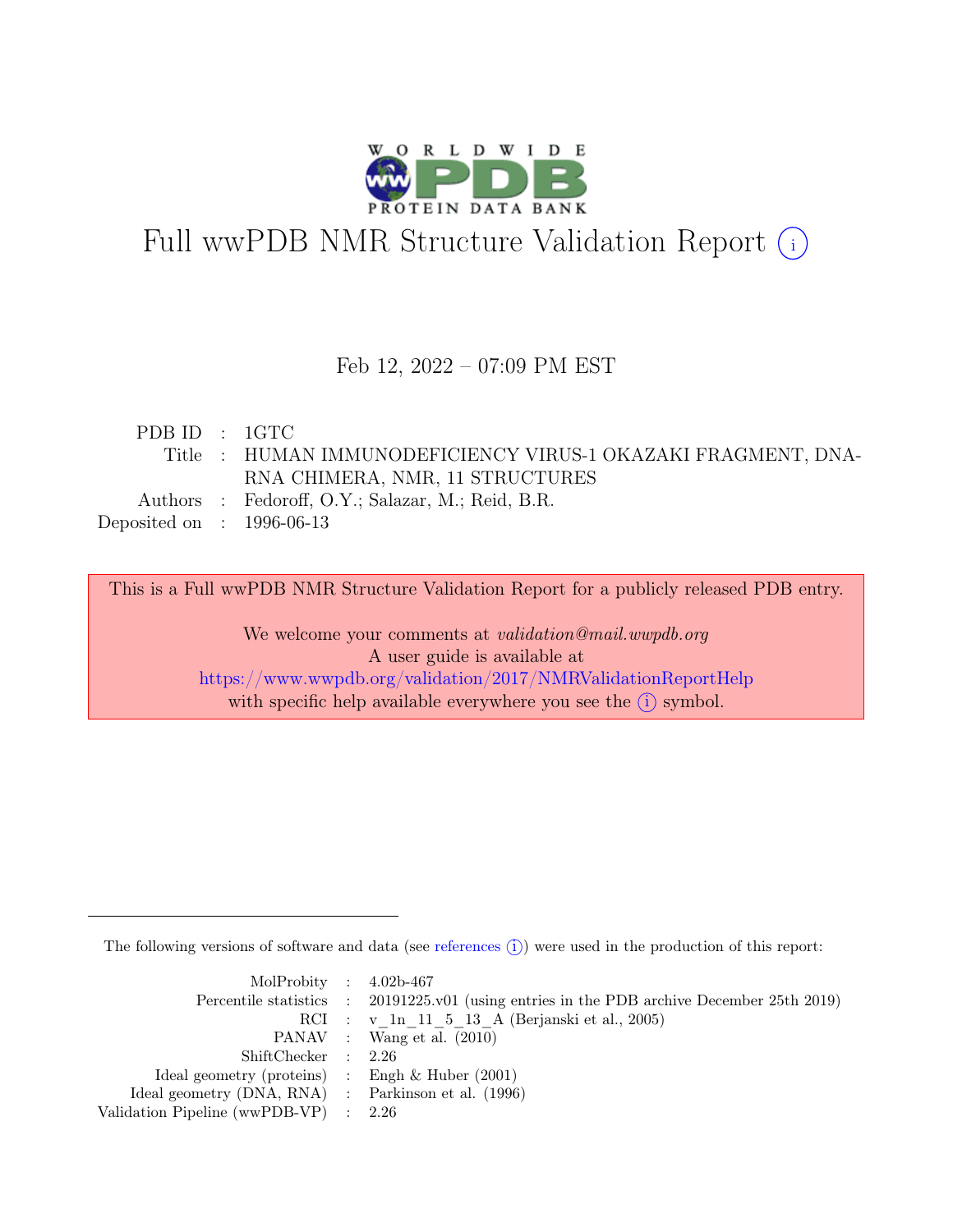## 1 Overall quality at a glance  $(i)$

The following experimental techniques were used to determine the structure: SOLUTION NMR

The overall completeness of chemical shifts assignment was not calculated.

Percentile scores (ranging between 0-100) for global validation metrics of the entry are shown in the following graphic. The table shows the number of entries on which the scores are based.

| Metric     | Percentile Ranks                                   | Value         |
|------------|----------------------------------------------------|---------------|
| Clashscore |                                                    |               |
|            | Worse                                              | <b>Better</b> |
|            | Percentile relative to all structures              |               |
|            | <b>I</b> Percentile relative to all NMR structures |               |
|            | Whole archive<br>NMR archive                       |               |

| Metric.    | Whole archive<br>$(\#Entries)$ | NMR archive<br>$(\#Entries)$ |
|------------|--------------------------------|------------------------------|
| Clashscore | 158937                         | 12864                        |

The table below summarises the geometric issues observed across the polymeric chains and their fit to the experimental data. The red, orange, yellow and green segments indicate the fraction of residues that contain outliers for  $>=$  3, 2, 1 and 0 types of geometric quality criteria. A cyan segment indicates the fraction of residues that are not part of the well-defined cores, and a grey segment represents the fraction of residues that are not modelled. The numeric value for each fraction is indicated below the corresponding segment, with a dot representing fractions  $\epsilon = 5\%$ 

| Mol | Chain   Length |     | Quality of chain |     |
|-----|----------------|-----|------------------|-----|
|     |                | 62% | 38%              |     |
|     |                | 38% | 50%              | 12% |

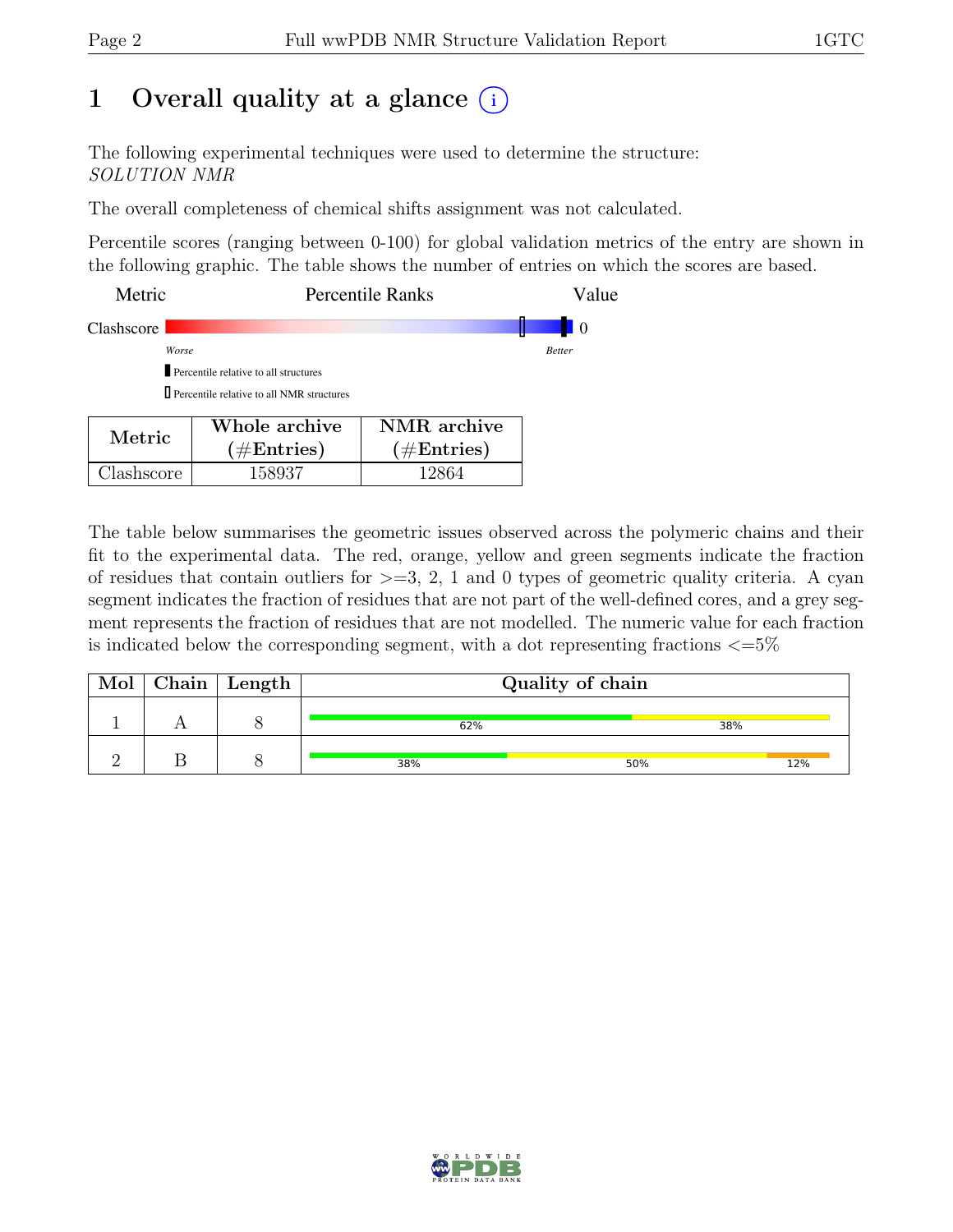## 2 Ensemble composition and analysis  $(i)$

This entry contains 11 models. This entry does not contain polypeptide chains, therefore identification of well-defined residues and clustering analysis are not possible. All residues are included in the validation scores.

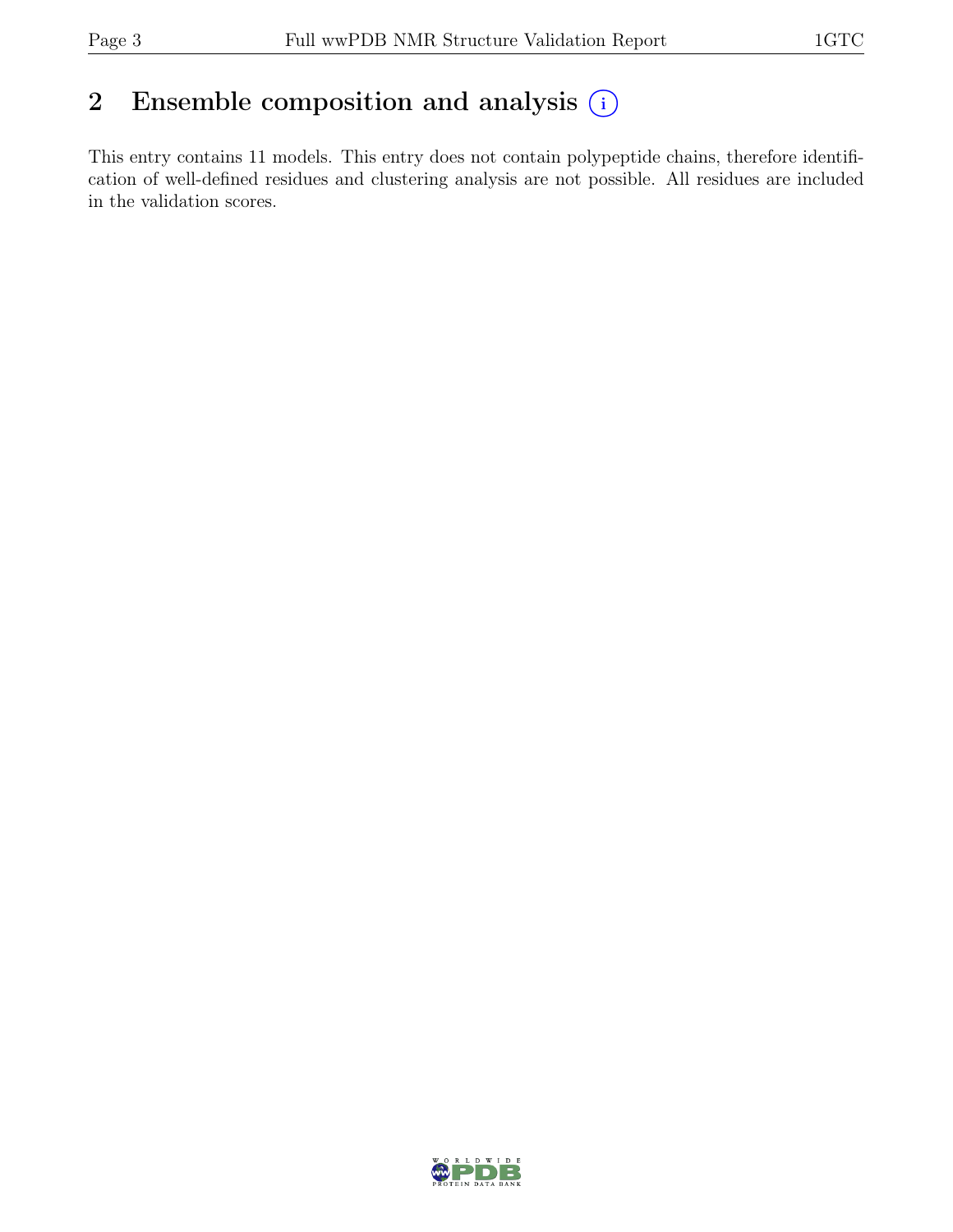## 3 Entry composition  $(i)$

There are 2 unique types of molecules in this entry. The entry contains 508 atoms, of which 182 are hydrogens and 0 are deuteriums.

• Molecule 1 is a DNA chain called DNA  $(5)-D(*GP*CP*AP*GP*TP*GP*GP*CP*CP).$ 

|  | Mol   Chain   Residues | Atoms |    |    |      | <b>Trace</b> |  |  |
|--|------------------------|-------|----|----|------|--------------|--|--|
|  |                        | Total |    | H  |      |              |  |  |
|  |                        | 255   | 78 | 91 | - 33 | 46           |  |  |

• Molecule 2 is DNA/RNA hybrid called DNA/RNA (5'-R(\*GP\*CP\*CP\*A)-D(P\*CP\*TP\*G  $P^*C$ -3').

| Mol | $\vert$ Chain $\vert$ Residues | $\rm{Atoms}$ |    |              |    | <b>race</b> |  |  |
|-----|--------------------------------|--------------|----|--------------|----|-------------|--|--|
|     |                                | Total        |    | $\mathbf{H}$ |    |             |  |  |
|     | 0                              | 253          | 76 | 91           | 29 | 50          |  |  |

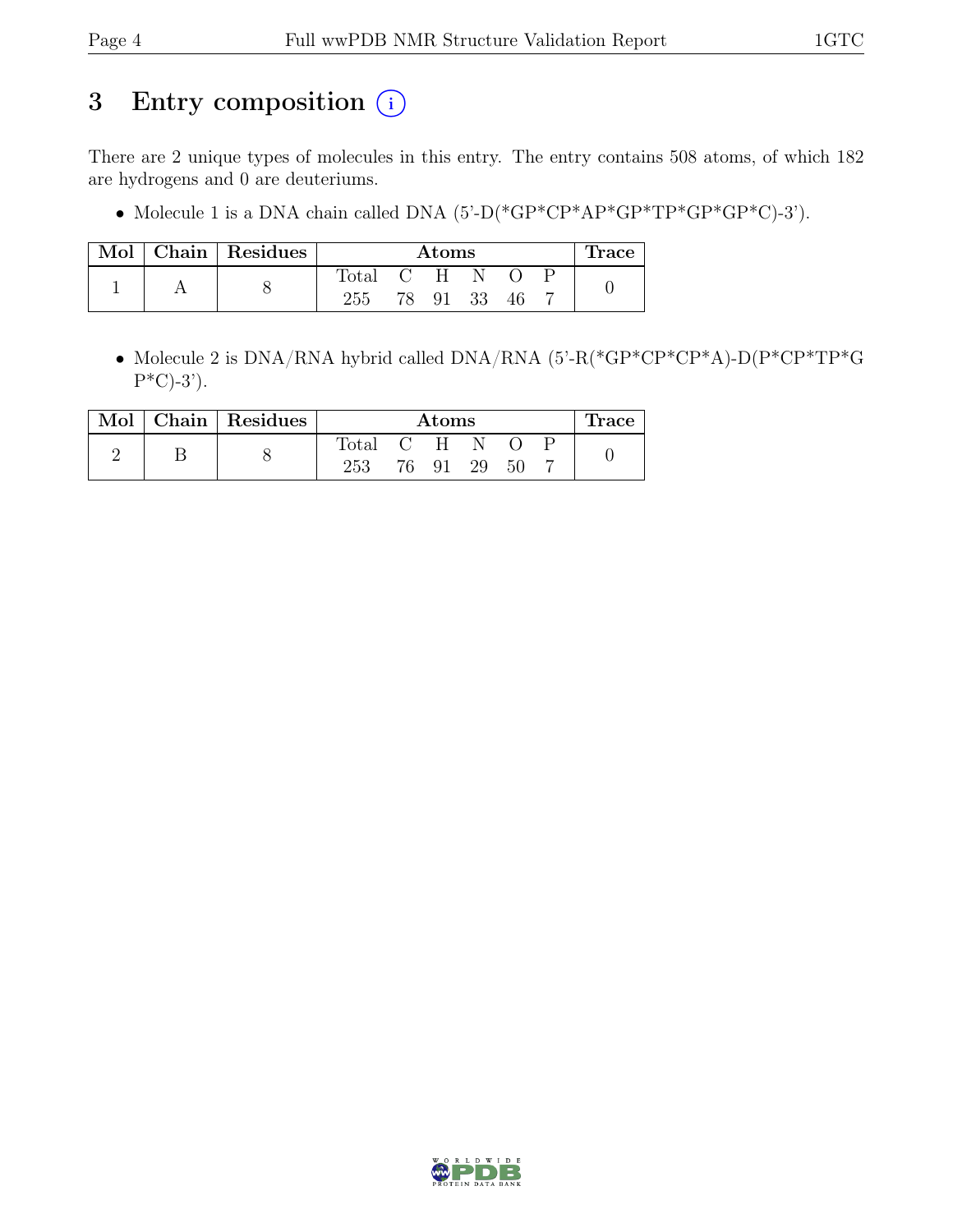# 4 Residue-property plots (i)

## <span id="page-4-0"></span>4.1 Average score per residue in the NMR ensemble

These plots are provided for all protein, RNA, DNA and oligosaccharide chains in the entry. The first graphic is the same as shown in the summary in section 1 of this report. The second graphic shows the sequence where residues are colour-coded according to the number of geometric quality criteria for which they contain at least one outlier: green  $= 0$ , yellow  $= 1$ , orange  $= 2$  and red  $=$ 3 or more. Stretches of 2 or more consecutive residues without any outliers are shown as green connectors. Residues which are classified as ill-defined in the NMR ensemble, are shown in cyan with an underline colour-coded according to the previous scheme. Residues which were present in the experimental sample, but not modelled in the final structure are shown in grey.

• Molecule 1: DNA  $(5^{\circ}$ -D(\*GP\*CP\*AP\*GP\*TP\*GP\*GP\*C)-3')

| Chain A: | 62%                                                                    |     | 38% |
|----------|------------------------------------------------------------------------|-----|-----|
| စ္ပ      |                                                                        |     |     |
|          | • Molecule 2: DNA/RNA $(5^{\circ}$ -R(*GP*CP*CP*A)-D(P*CP*TP*GP*C)-3') |     |     |
| Chain B: | 38%                                                                    | 50% | 12% |
|          |                                                                        |     |     |

## 4.2 Scores per residue for each member of the ensemble

Colouring as in section [4.1](#page-4-0) above.

### 4.2.1 Score per residue for model 1

• Molecule 1: DNA (5'-D(\*GP\*CP\*AP\*GP\*TP\*GP\*GP\*C)-3')

| Chain A:      | 62% | 38% |
|---------------|-----|-----|
| г<br>్రె<br>ö |     |     |

• Molecule 2: DNA/RNA  $(5'-R(*\text{GP*CP*}\text{CP*}\text{AP}+D(P*\text{CP*}\text{TP*}\text{GP*}\text{CP}+C)-3')$ 

| Chain B:  | 38% | 62% |
|-----------|-----|-----|
| $38848$ 8 |     |     |

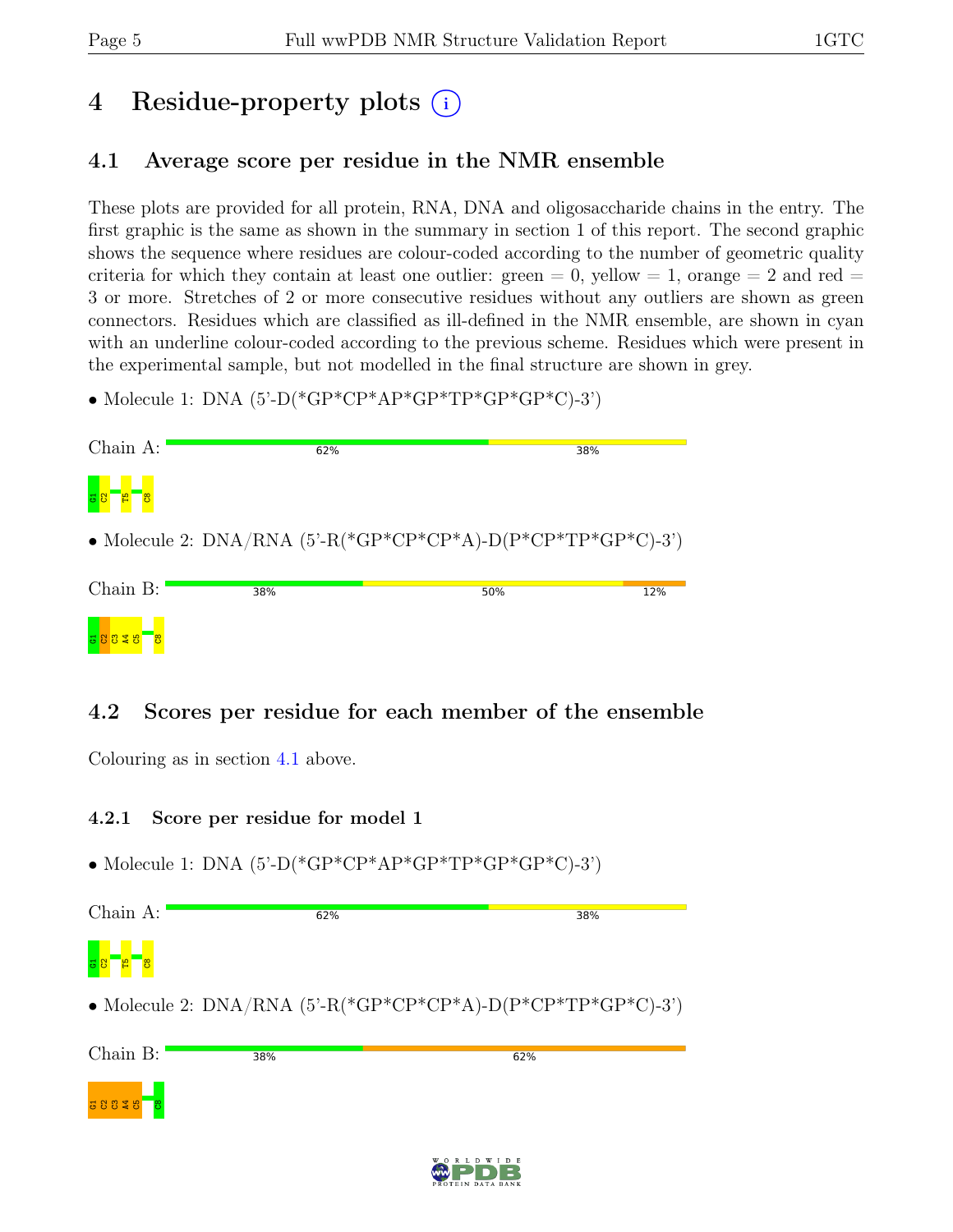### 4.2.2 Score per residue for model 2

• Molecule 1: DNA (5'-D(\*GP\*CP\*AP\*GP\*TP\*GP\*GP\*C)-3')



### 4.2.3 Score per residue for model 3

• Molecule 1: DNA  $(5)-P$ <sup>\*</sup>GP<sup>\*</sup>CP<sup>\*</sup>AP<sup>\*</sup>GP<sup>\*</sup>TP<sup>\*</sup>GP<sup>\*</sup>GP<sup>\*</sup>C $)-3$ <sup>\*</sup>)

| Chain A:                                  | 75% | 25% |
|-------------------------------------------|-----|-----|
| B <sub>1</sub><br>ဲဒီ<br><mark>명 8</mark> |     |     |

• Molecule 2:  $DNA/RNA$  (5'-R(\*GP\*CP\*CP\*A)-D(P\*CP\*TP\*GP\*C)-3')

| Chain B:   | 50% | 38% | 12% |
|------------|-----|-----|-----|
| 38328<br>း |     |     |     |

- 4.2.4 Score per residue for model 4
- $\bullet$  Molecule 1: DNA (5'-D(\*GP\*CP\*AP\*GP\*TP\*GP\*GP\*C)-3')

| Chain A:              | 62%                                                                    | 38% |
|-----------------------|------------------------------------------------------------------------|-----|
| a <mark>s Pape</mark> |                                                                        |     |
|                       | • Molecule 2: DNA/RNA $(5^{\circ}$ -R(*GP*CP*CP*A)-D(P*CP*TP*GP*C)-3') |     |



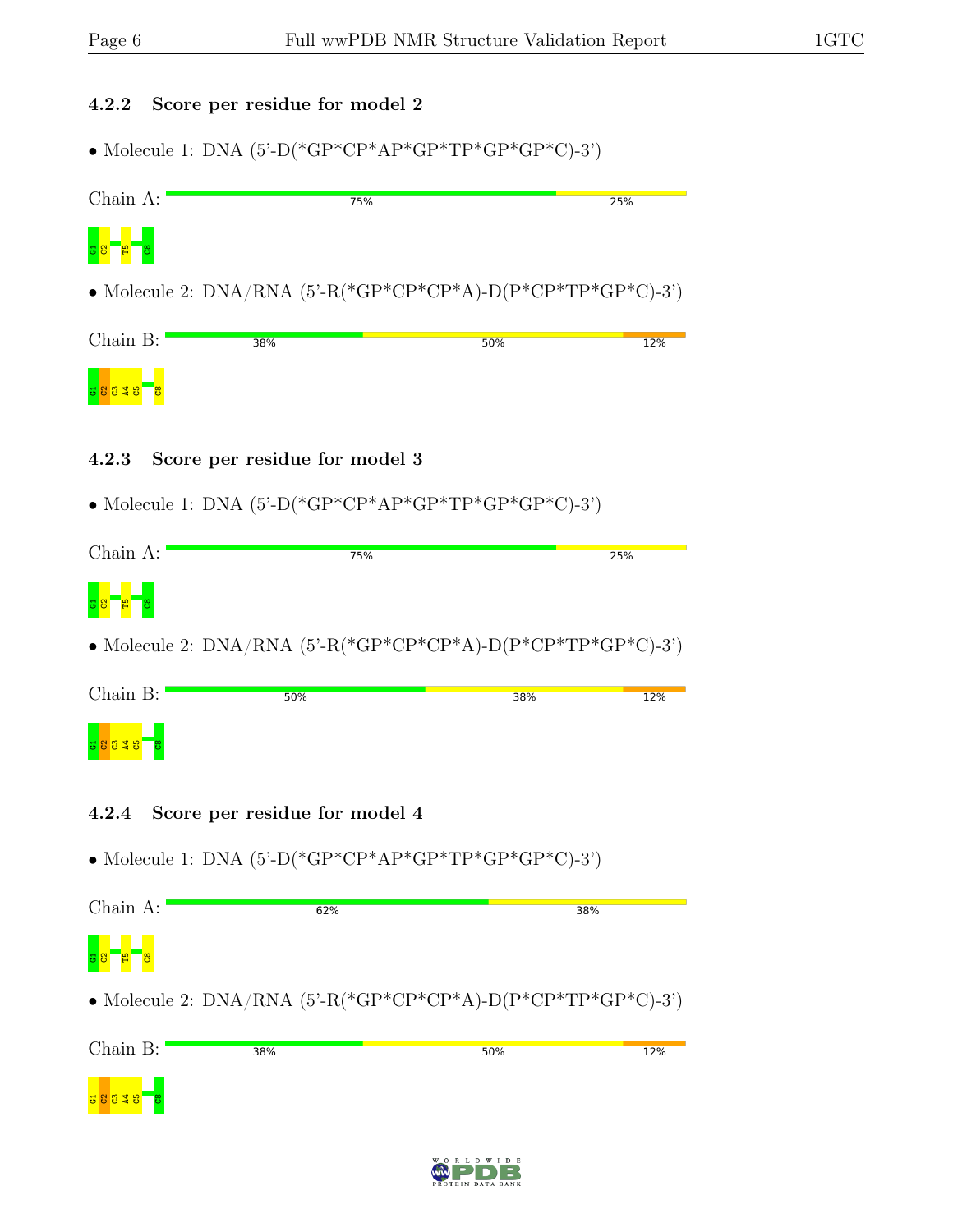## 4.2.5 Score per residue for model 5

• Molecule 1: DNA  $(5)-P$ <sup>\*</sup>GP<sup>\*</sup>CP<sup>\*</sup>AP<sup>\*</sup>GP<sup>\*</sup>TP<sup>\*</sup>GP<sup>\*</sup>GP<sup>\*</sup>C<sub>)</sub>-3'

| Chain A:   | 62% | 38%                                                                    |     |
|------------|-----|------------------------------------------------------------------------|-----|
| 38E<br>စ္က |     |                                                                        |     |
|            |     | • Molecule 2: DNA/RNA $(5^{\circ}$ -R(*GP*CP*CP*A)-D(P*CP*TP*GP*C)-3') |     |
| Chain B:   | 38% | 50%                                                                    | 12% |
|            |     |                                                                        |     |

### 4.2.6 Score per residue for model 6

• Molecule 1: DNA  $(5)-P$ <sup>\*</sup>GP<sup>\*</sup>CP<sup>\*</sup>AP<sup>\*</sup>GP<sup>\*</sup>TP<sup>\*</sup>GP<sup>\*</sup>GP<sup>\*</sup>C<sub>)</sub>-3'

| Chain A:       | 75% | 25% |
|----------------|-----|-----|
| a1<br>ႜၓ<br>38 |     |     |

• Molecule 2:  $DNA/RNA$  (5'-R(\*GP\*CP\*CP\*A)-D(P\*CP\*TP\*GP\*C)-3')

| Chain B:                | 50% | 38% | 12% |
|-------------------------|-----|-----|-----|
| ႜႜ<br>48.<br><u>공영용</u> |     |     |     |

4.2.7 Score per residue for model 7

a<br><mark>c c c a</mark>

• Molecule 1: DNA  $(5)-P$ <sup>\*</sup>GP<sup>\*</sup>CP<sup>\*</sup>AP<sup>\*</sup>GP<sup>\*</sup>TP<sup>\*</sup>GP<sup>\*</sup>GP<sup>\*</sup>C<sub>)</sub>-3'

| Chain A:       | 75%                                                                    |     | 25% |
|----------------|------------------------------------------------------------------------|-----|-----|
| $\overline{8}$ |                                                                        |     |     |
|                | • Molecule 2: DNA/RNA $(5^{\circ}$ -R(*GP*CP*CP*A)-D(P*CP*TP*GP*C)-3') |     |     |
| Chain B:       | 38%                                                                    | 50% | 12% |

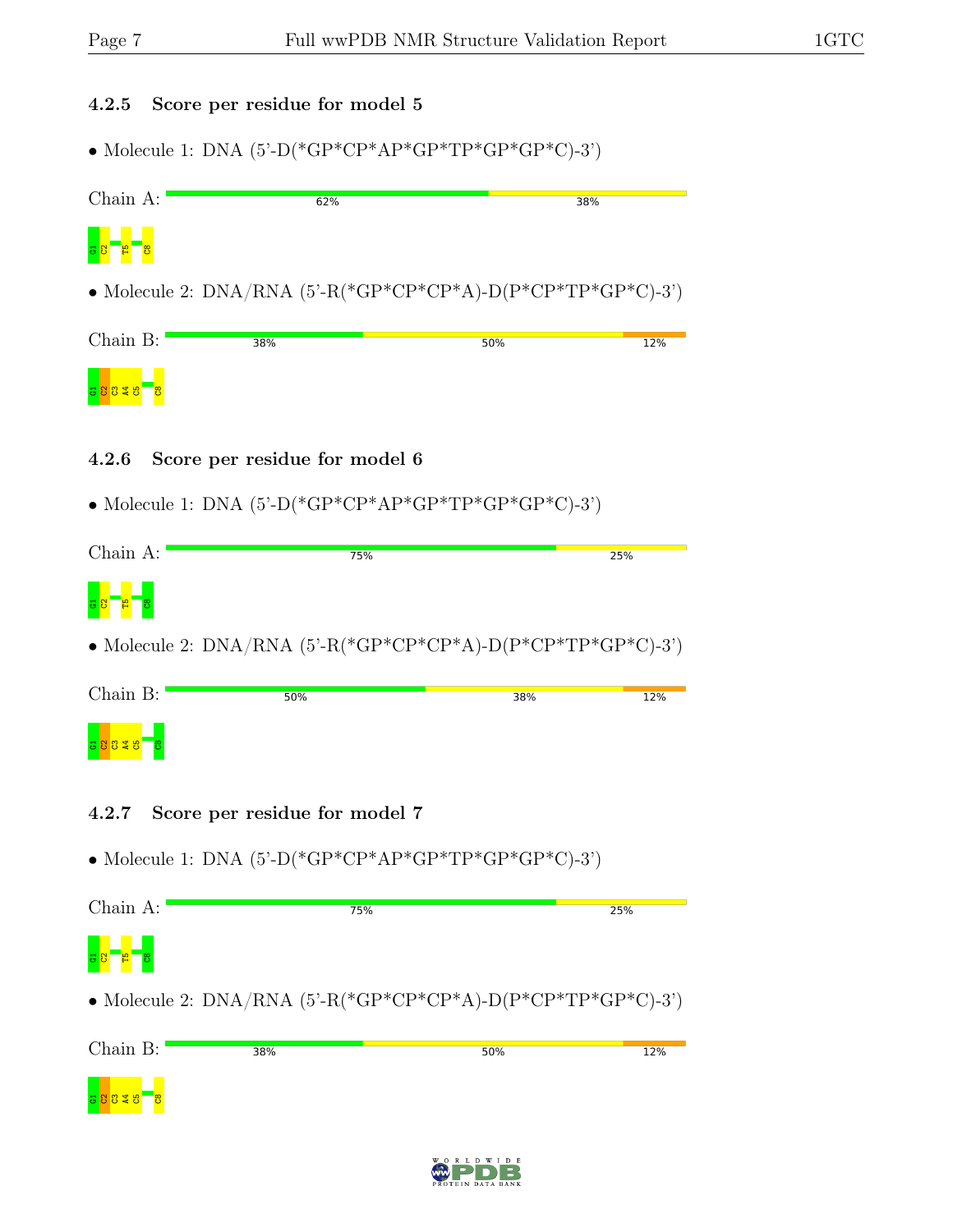### 4.2.8 Score per residue for model 8

• Molecule 1: DNA  $(5^{\circ}$ -D(\*GP\*CP\*AP\*GP\*TP\*GP\*GP\*C)-3')

| $Chain A$ :          |     | 62% | 38%                                                                    |
|----------------------|-----|-----|------------------------------------------------------------------------|
| $\frac{1}{2}$<br>စ္က |     |     |                                                                        |
|                      |     |     | • Molecule 2: DNA/RNA $(5^{\circ}$ -R(*GP*CP*CP*A)-D(P*CP*TP*GP*C)-3') |
| Chain B:             | 25% | 62% | 12%                                                                    |
|                      |     |     |                                                                        |

### 4.2.9 Score per residue for model 9

 $\bullet$  Molecule 1: DNA (5'-D(\*GP\*CP\*AP\*GP\*TP\*GP\*GP\*C)-3')

| Chain A:          | 75% | 25% |
|-------------------|-----|-----|
| $\mathbf{B}$<br>ၓ |     |     |

• Molecule 2:  $DNA/RNA$  (5'-R(\*GP\*CP\*CP\*A)-D(P\*CP\*TP\*GP\*C)-3')

| Chain B:              | 38% | 50% | 12% |
|-----------------------|-----|-----|-----|
| ႜႜႜၓ<br><u>a 8 8 </u> |     |     |     |

- 4.2.10 Score per residue for model 10
- Molecule 1: DNA  $(5)-P$ <sup>\*</sup>GP<sup>\*</sup>CP<sup>\*</sup>AP<sup>\*</sup>GP<sup>\*</sup>TP<sup>\*</sup>GP<sup>\*</sup>GP<sup>\*</sup>C<sub>)</sub>-3'

| Chain A:                            | 62%                                                                    | 38% |
|-------------------------------------|------------------------------------------------------------------------|-----|
| 8 <mark>명 - <mark>제 8</mark></mark> |                                                                        |     |
|                                     | • Molecule 2: DNA/RNA $(5^{\circ}$ -R(*GP*CP*CP*A)-D(P*CP*TP*GP*C)-3') |     |
| $\bigcap_{\alpha\in\mathbb{N}}$ D.  |                                                                        |     |

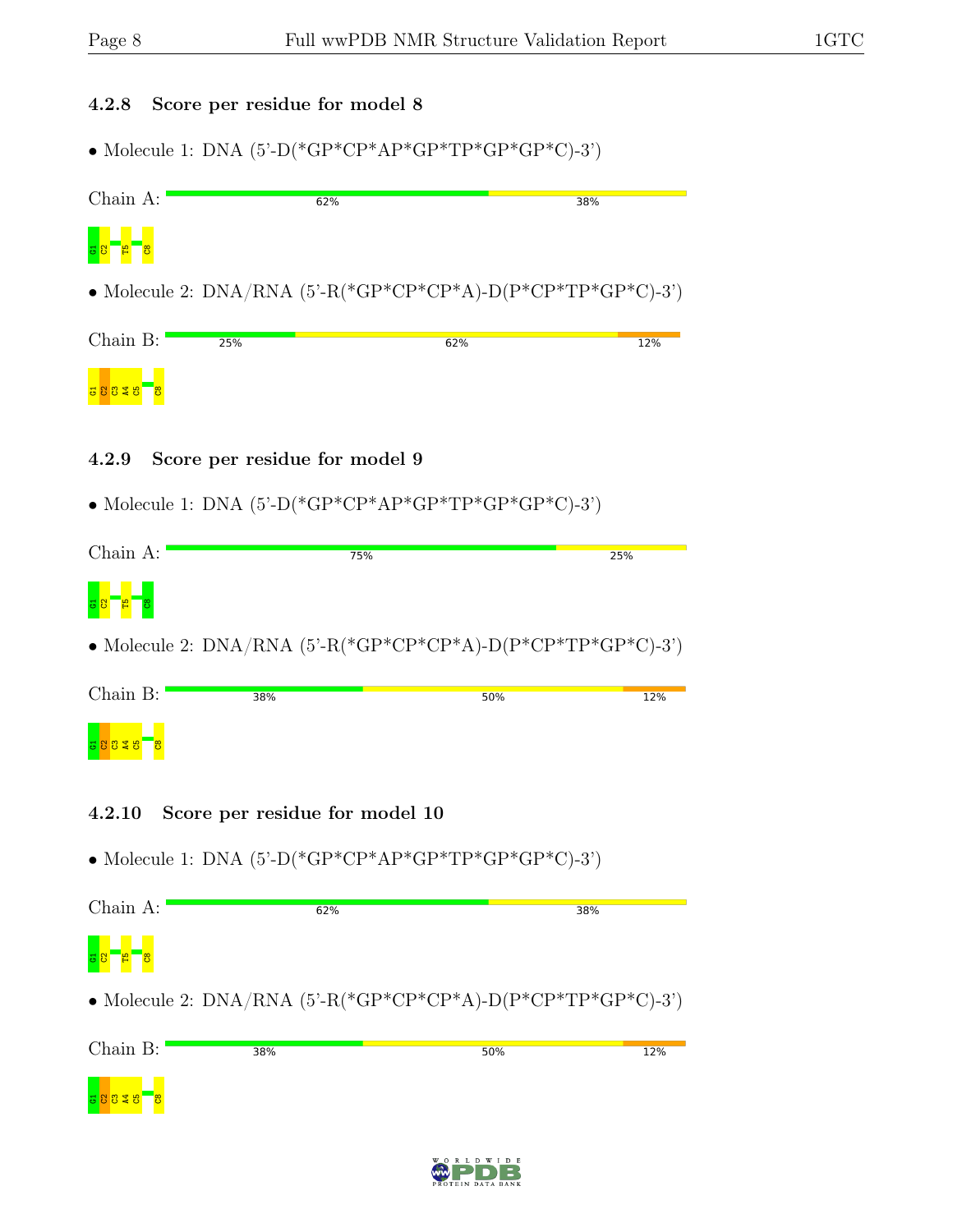### 4.2.11 Score per residue for model 11

 $\bullet$  Molecule 1: DNA (5'-D(\*GP\*CP\*AP\*GP\*TP\*GP\*GP\*C)-3')

| Chain A: | 50%                                                                    | 50% |     |
|----------|------------------------------------------------------------------------|-----|-----|
| ె్ట      |                                                                        |     |     |
|          | • Molecule 2: DNA/RNA $(5^{\circ}$ -R(*GP*CP*CP*A)-D(P*CP*TP*GP*C)-3') |     |     |
| Chain B: | 25%                                                                    | 62% | 12% |



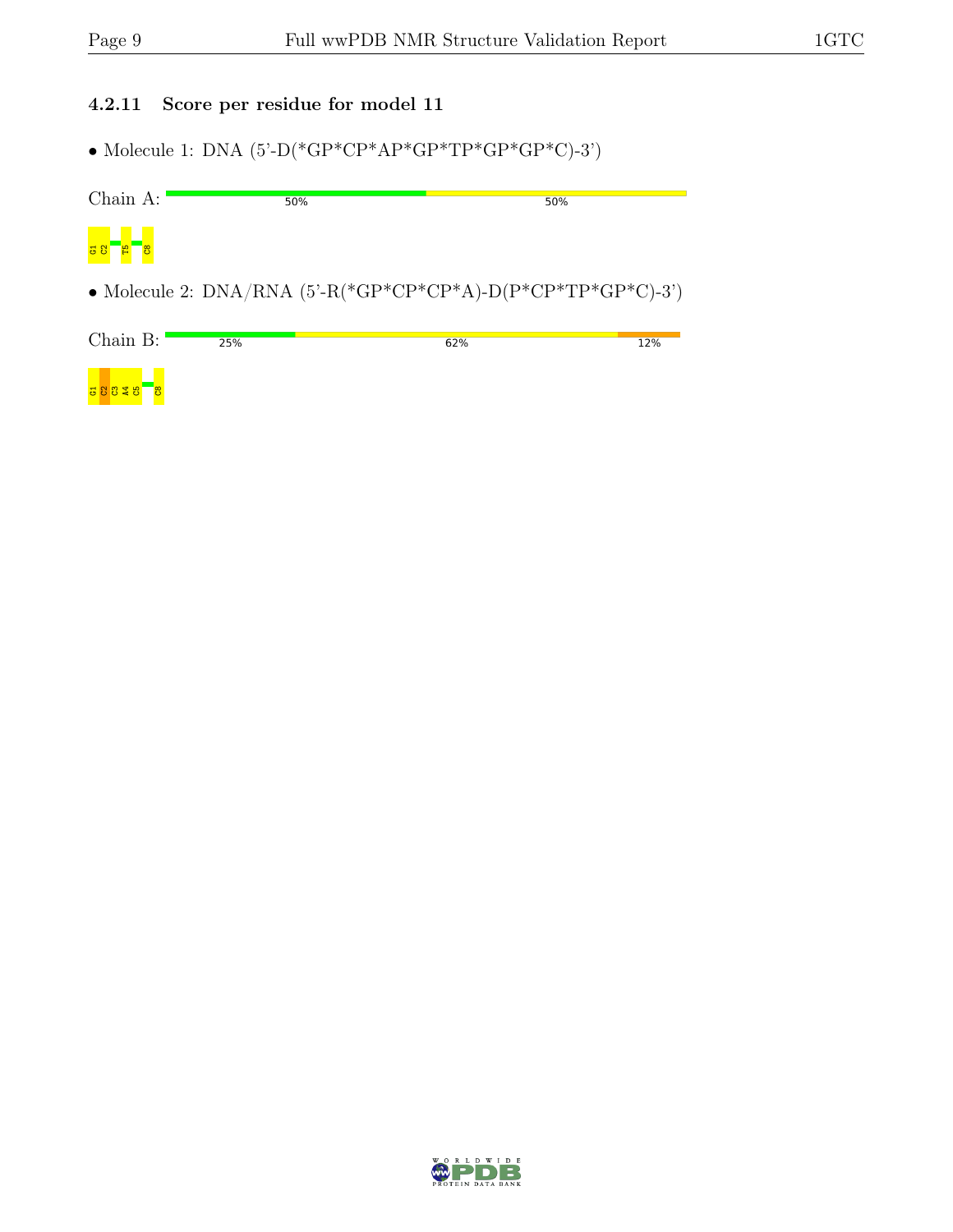## 5 Refinement protocol and experimental data overview  $(i)$

The models were refined using the following method: DISTANCE GEOMETRY, RESTRAINED MOLECULAR DYNAMICS.

Of the ? calculated structures, 11 were deposited, based on the following criterion: ?.

The following table shows the software used for structure solution, optimisation and refinement.

| Software name   Classification |                    | Version |
|--------------------------------|--------------------|---------|
| <b>Discover</b>                | refinement         |         |
| <b>Discover</b>                | structure solution |         |
| $DG-II$                        | structure solution |         |
| <b>BIRDER</b>                  | structure solution |         |

No chemical shift data was provided.

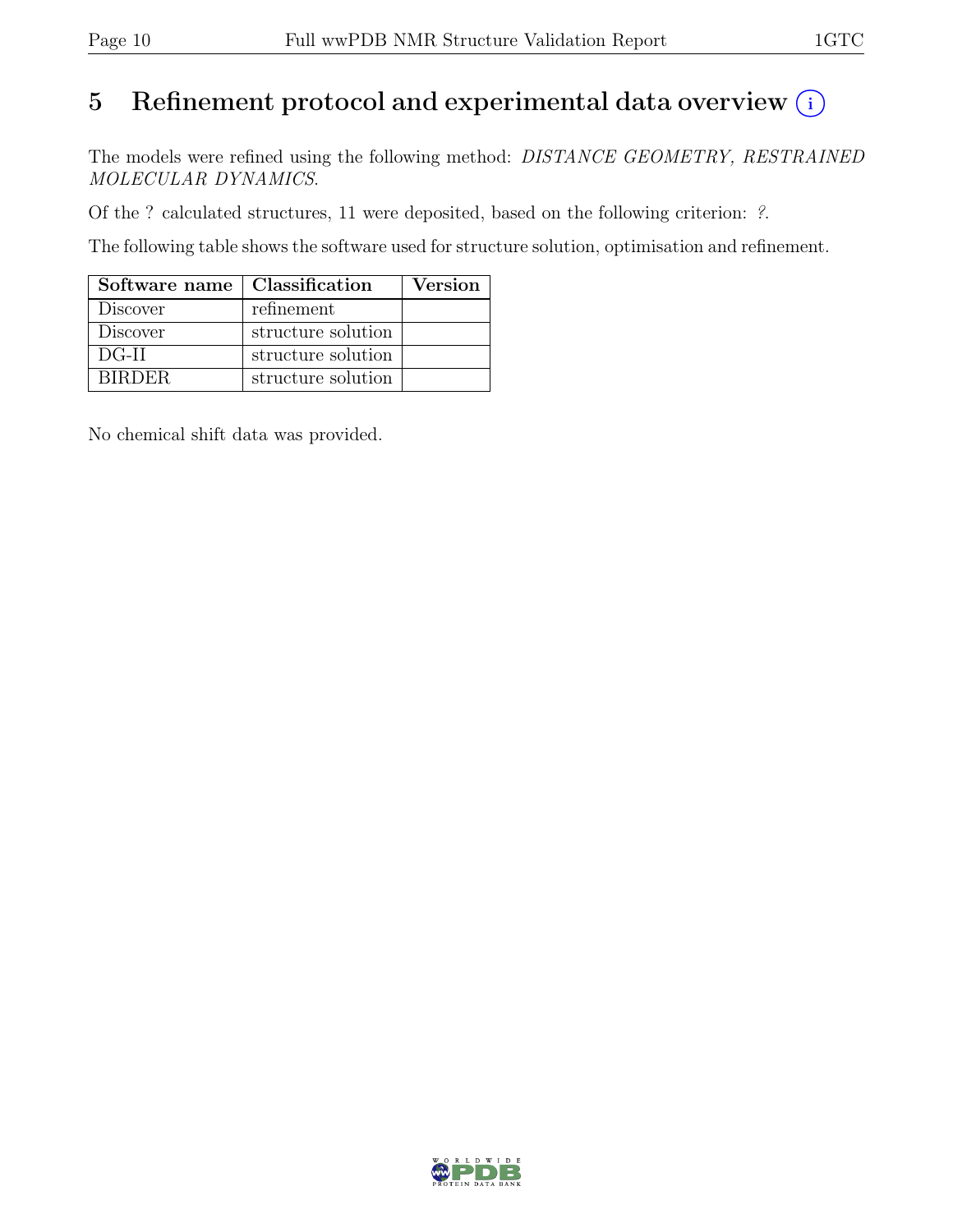# 6 Model quality  $(i)$

## 6.1 Standard geometry  $(i)$

The Z score for a bond length (or angle) is the number of standard deviations the observed value is removed from the expected value. A bond length (or angle) with  $|Z| > 5$  is considered an outlier worth inspection. RMSZ is the (average) root-mean-square of all Z scores of the bond lengths (or angles).

| Mol<br>Chain |  | Bond lengths    |                                      | Bond angles     |                                     |
|--------------|--|-----------------|--------------------------------------|-----------------|-------------------------------------|
|              |  | <b>RMSZ</b>     | #Z>5                                 | <b>RMSZ</b>     | #Z>5                                |
|              |  | $1.28 \pm 0.01$ | $0\pm 0/184$ ( $0.0\pm 0.0\%$ )      | $1.85 \pm 0.03$ | $4 \pm 1/283$ (<br>$(1.3\pm 0.2\%)$ |
|              |  | $1.26 \pm 0.01$ | $(0.0 \pm 0.0\%)$<br>$0\pm 0/180$ (  | $1.97 \pm 0.04$ | $(1.7\pm 0.3\%)$<br>$5 \pm 1/277$   |
| All          |  | 1.27            | $0.0\%$<br>$\sqrt{4004}$<br>$\Omega$ | $1.91\,$        | $1.5\%$<br>94/6160                  |

Chiral center outliers are detected by calculating the chiral volume of a chiral center and verifying if the center is modelled as a planar moiety or with the opposite hand. A planarity outlier is detected by checking planarity of atoms in a peptide group, atoms in a mainchain group or atoms of a sidechain that are expected to be planar.

|  | Mol   Chain   Chirality   Planarity |               |
|--|-------------------------------------|---------------|
|  | $0.0 \pm 0.0$                       | $2.1 \pm 0.3$ |
|  |                                     | 23            |

There are no bond-length outliers.

All unique angle outliers are listed below. They are sorted according to the Z-score of the worst occurrence in the ensemble.

| Mol<br>Chain<br>Res |              |                | Atoms   | Z                        | Observed $(°)$ | Ideal $(^\circ)$ | Models |    |              |
|---------------------|--------------|----------------|---------|--------------------------|----------------|------------------|--------|----|--------------|
|                     | <b>Type</b>  |                |         |                          |                | Worst            | Total  |    |              |
| $\overline{2}$      | B            | $\overline{2}$ | C       | $\overline{O}4'$ -C1'-N1 | 10.67          | 116.73           | 108.20 | 4  | 11           |
| $\overline{2}$      | B            | 5              | DC      | $O4'$ -C1'-N1            | 8.85           | 114.19           | 108.00 | 1  | 11           |
| 2                   | B            | 3              | $\rm C$ | $O4'$ -C1'-N1            | 8.11           | 114.69           | 108.20 | 1  | 11           |
| 1                   | А            | 8              | DC      | $O4'$ -C1'-N1            | 8.03           | 113.62           | 108.00 | 5  | 6            |
| $\overline{2}$      | B            |                | G       | $O4'$ -C1'-N9            | 7.18           | 113.94           | 108.20 | 11 | 3            |
| $\overline{2}$      | B            | $\overline{2}$ | $\rm C$ | $C3'-C2'-C1'$            | 6.57           | 106.76           | 101.50 | 11 | 10           |
| 1                   | А            | $\overline{2}$ | DC      | $O4'$ -C1'-N1            | 5.61           | 111.93           | 108.00 | 11 | 11           |
| $\mathbf 1$         | А            | 5              | DT      | $C6-C5-C7$               | $-5.52$        | 119.59           | 122.90 | 1  | 11           |
| $\overline{2}$      | B            | 8              | DC      | $O4'$ -C1'-N1            | 5.32           | 111.72           | 108.00 | 5  | 7            |
|                     | А            | $\overline{2}$ | DC      | $O4'$ -C1'-C2'           | $-5.31$        | 101.65           | 105.90 | 5  | 11           |
| 1                   | $\mathsf{A}$ |                | DG      | $O4'$ -C1'-N9            | 5.12           | 111.58           | 108.00 | 11 | $\mathbf{1}$ |
|                     | A            | $\overline{2}$ | DC      | $N1-C2-O2$               | 5.05           | 121.93           | 118.90 | 3  |              |

There are no chirality outliers.

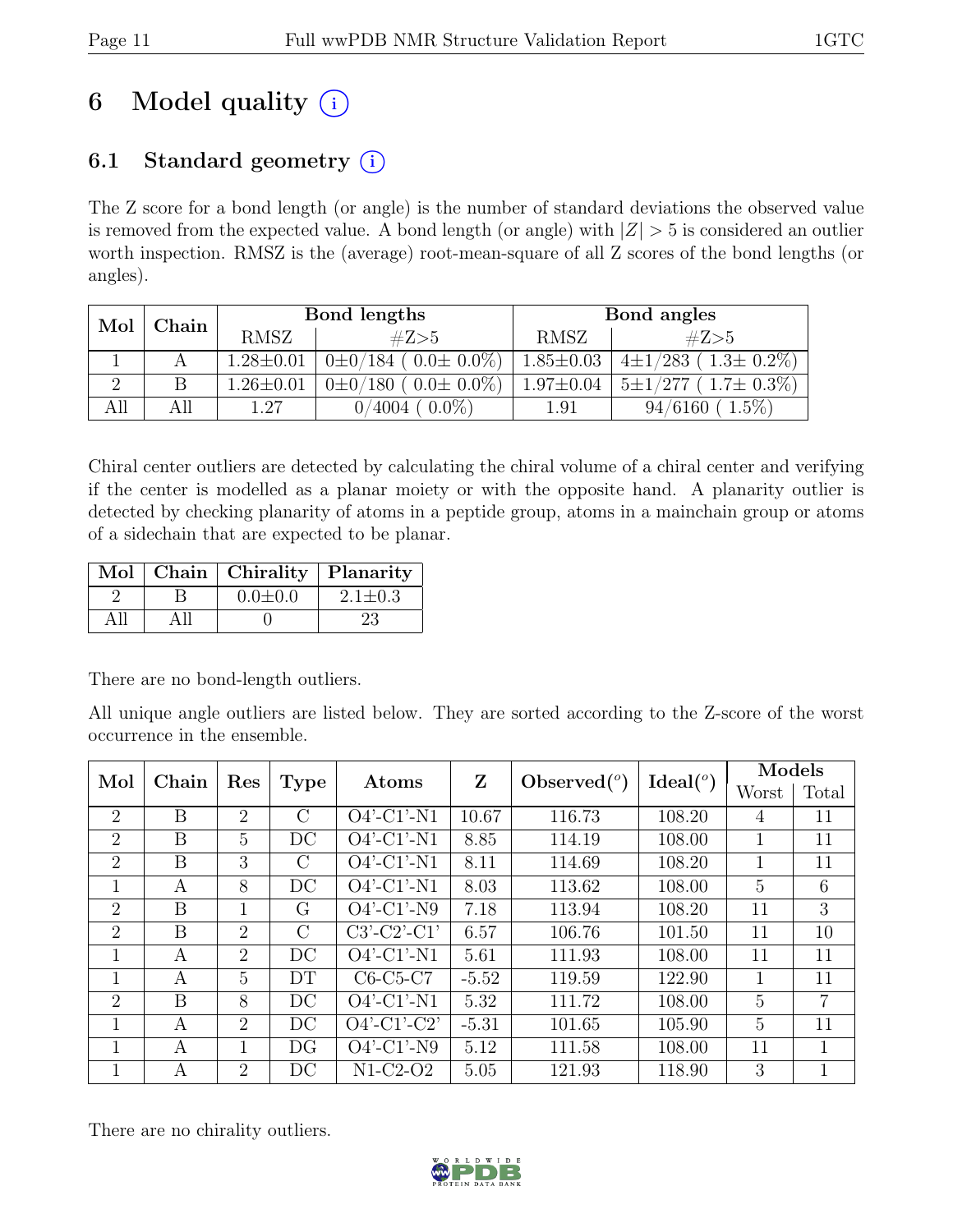| $Mol$   Chain | Res   Type | Group     | Models (Total) |
|---------------|------------|-----------|----------------|
|               |            | Sidechain |                |
|               |            | Sidechain |                |
|               |            | Sidechain |                |
|               |            | Sidechain |                |

All unique planar outliers are listed below. They are sorted by the frequency of occurrence in the ensemble.

### 6.2 Too-close contacts  $(i)$

In the following table, the Non-H and H(model) columns list the number of non-hydrogen atoms and hydrogen atoms in each chain respectively. The H(added) column lists the number of hydrogen atoms added and optimized by MolProbity. The Clashes column lists the number of clashes averaged over the ensemble.

|  |      | Mol   Chain   Non-H   H(model)   H(added)   Clashes |      |  |
|--|------|-----------------------------------------------------|------|--|
|  | 162  |                                                     |      |  |
|  | 3586 | 2002                                                | 2002 |  |

The all-atom clashscore is defined as the number of clashes found per 1000 atoms (including hydrogen atoms). The all-atom clashscore for this structure is 0.

All unique clashes are listed below, sorted by their clash magnitude.

| Atom-1         | Atom-2                       | $\text{Clash}(\AA)   \text{Distance}(\AA)$ |      | Models |       |
|----------------|------------------------------|--------------------------------------------|------|--------|-------|
|                |                              |                                            |      | Worst  | Total |
|                | $2:B:4:A:C5$   $2:B:5:DC:C5$ | 0.46                                       | 3.04 |        |       |
| 2: B: 1: G: C5 | 2: B: 2: C: C5               | 0.41                                       | 3.09 |        |       |

### 6.3 Torsion angles  $(i)$

### 6.3.1 Protein backbone (i)

There are no protein molecules in this entry.

### 6.3.2 Protein sidechains  $(i)$

There are no protein molecules in this entry.

### 6.3.3 RNA  $(i)$

There are no RNA molecules in this entry.

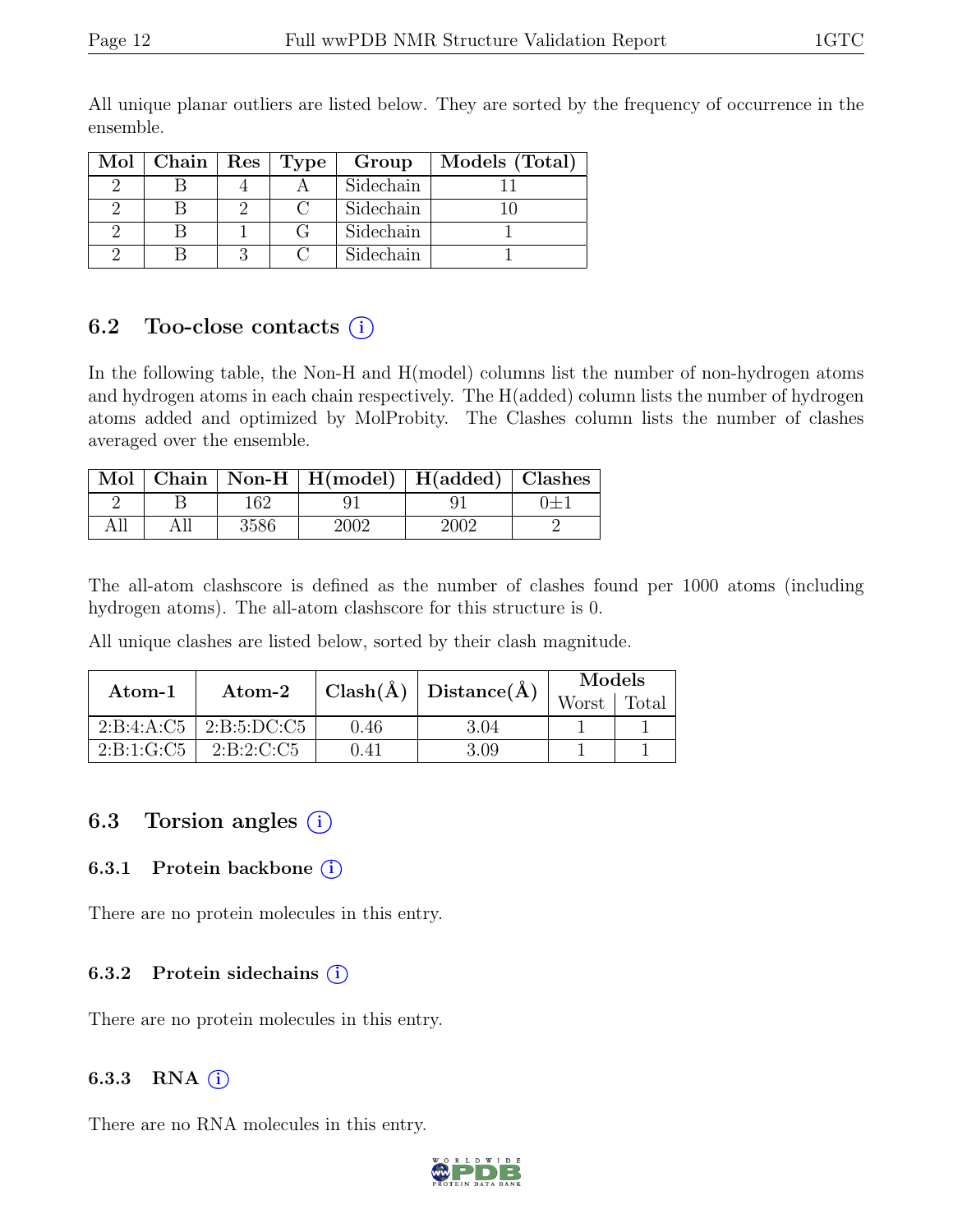## 6.4 Non-standard residues in protein, DNA, RNA chains  $(i)$

There are no non-standard protein/DNA/RNA residues in this entry.

## 6.5 Carbohydrates  $(i)$

There are no monosaccharides in this entry.

## 6.6 Ligand geometry  $(i)$

There are no ligands in this entry.

### 6.7 Other polymers  $(i)$

There are no such molecules in this entry.

## 6.8 Polymer linkage issues  $(i)$

There are no chain breaks in this entry.